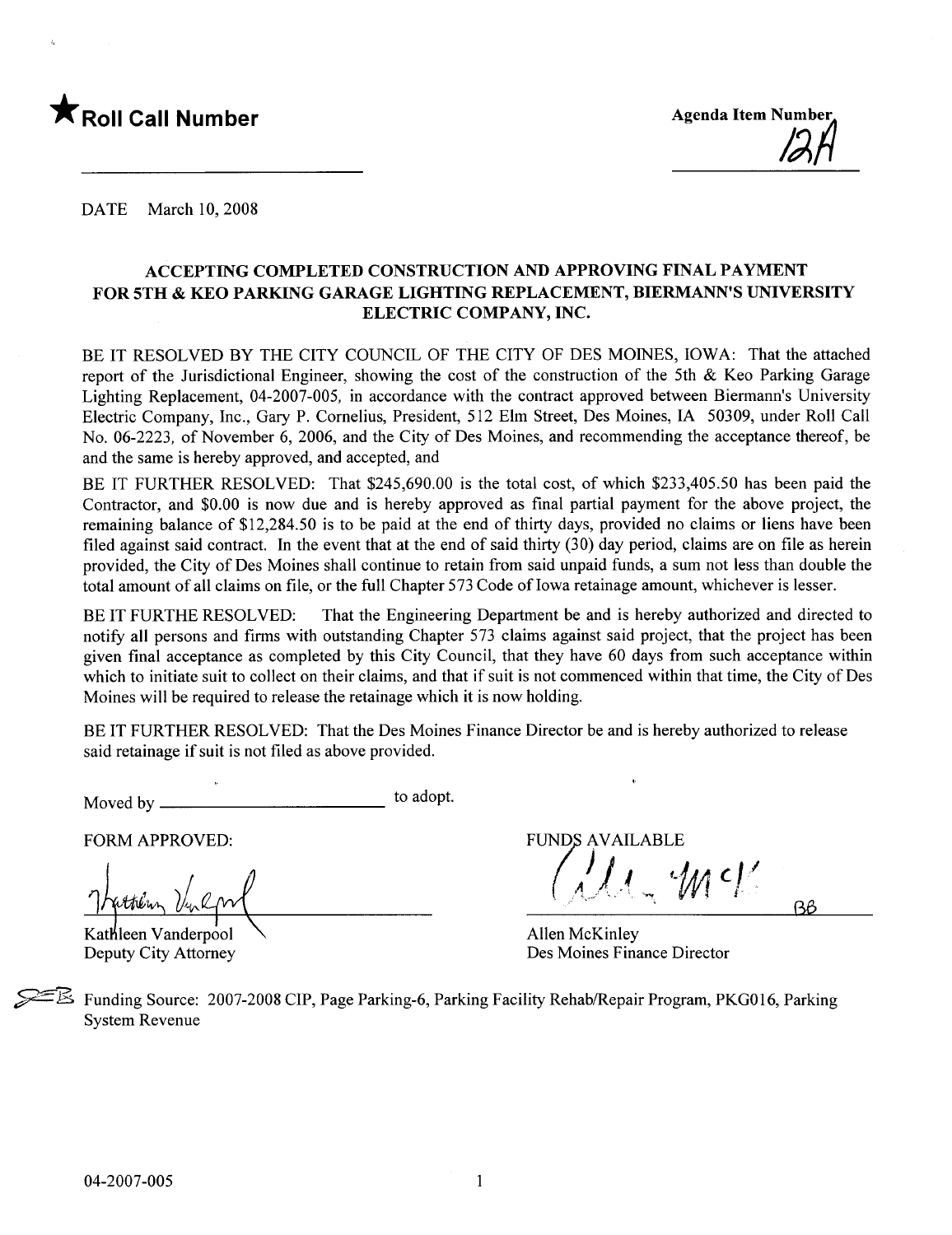## **KRoll Call Number**

 $\sim$ 

Date \_\_\_\_ March 10, 2008



 $\bar{\bf r}$ 

| <b>COUNCIL ACTION</b> | <b>YEAS</b> | <b>NAYS</b> | <b>PASS</b> | <b>ABSENT</b>   |                                                                                                    |
|-----------------------|-------------|-------------|-------------|-----------------|----------------------------------------------------------------------------------------------------|
| <b>COWNIE</b>         |             |             |             |                 | <b>CERTIFICATE</b>                                                                                 |
| <b>COLEMAN</b>        |             |             |             |                 | I, DIANE RAUH, City Clerk of said City hereby                                                      |
| <b>HENSLEY</b>        |             |             |             |                 | certify that at a meeting of the City Council of                                                   |
| <b>KIERNAN</b>        |             |             |             |                 | said City of Des Moines, held on the above date,<br>among other proceedings the above was adopted. |
| <b>MAHAFFEY</b>       |             |             |             |                 |                                                                                                    |
| <b>MEYER</b>          |             |             |             |                 | IN WITNESS WHEREOF, I have hereunto set my                                                         |
| <b>VLASSIS</b>        |             |             |             |                 | hand and affixed my seal the day and year first<br>above written.                                  |
| <b>TOTAL</b>          |             |             |             |                 |                                                                                                    |
| <b>MOTION CARRIED</b> |             |             |             | <b>APPROVED</b> |                                                                                                    |
|                       |             |             |             |                 |                                                                                                    |
|                       |             |             |             |                 |                                                                                                    |
|                       |             |             |             | Mayor           | <b>City Clerk</b>                                                                                  |
|                       |             |             |             |                 |                                                                                                    |

 $\ddot{\phantom{0}}$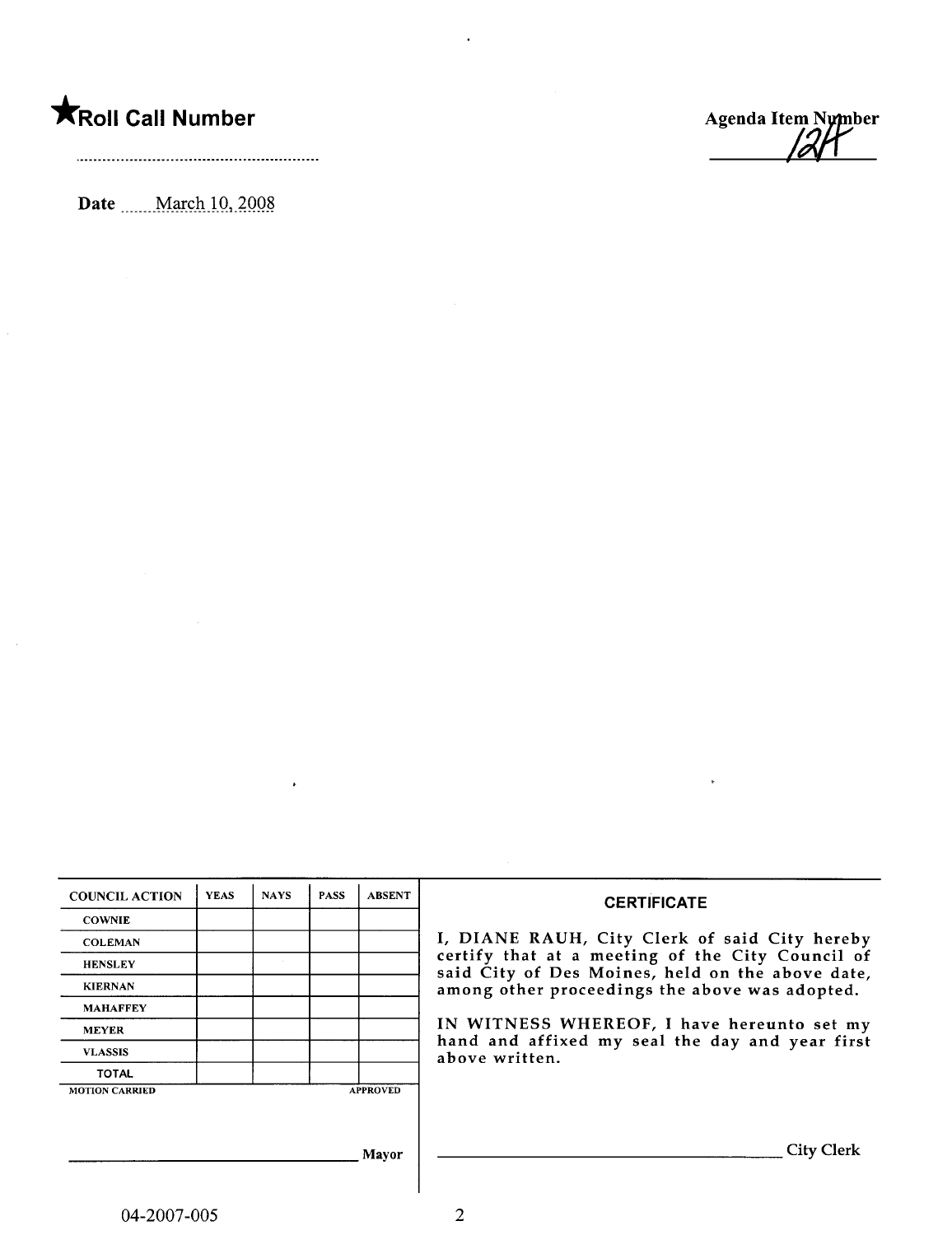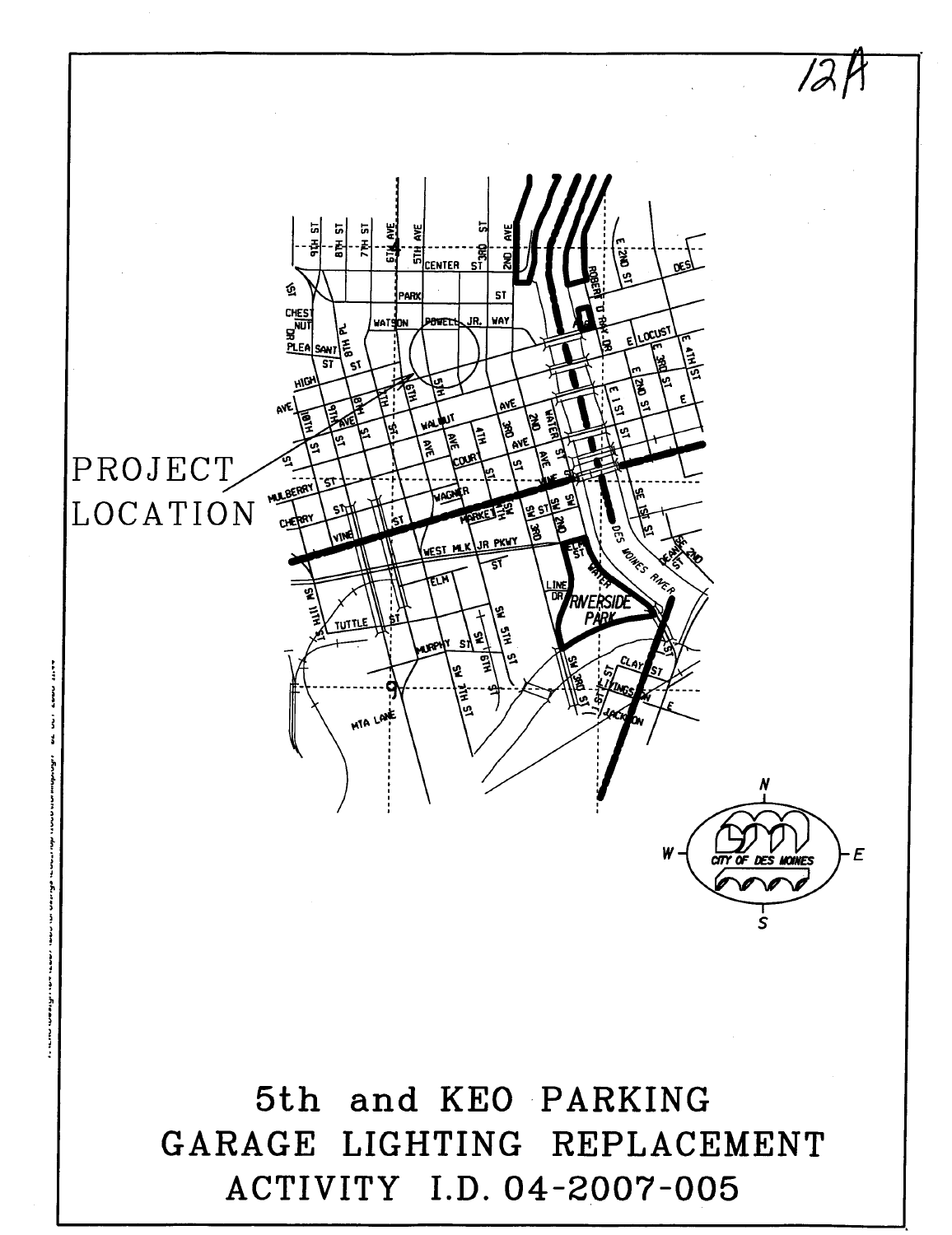$\mathscr{A}H$ 

#### PROJECT SUMMARY

### 5th and Keo Parking Garage Relighting Activity ID 04-2007-005

On November 06, 2006, under Roll Call No. 06-2223, the City Council awarded the contract for the above improvement to Biermann University Electric Co., Inc. in the amount of \$245,690.00, for the relighting of the 5<sup>th</sup> and Keo Parking Garage.

Tabulated below is a history of project change orders.

## **CHANGE**<br>ORDER NO.

#### DESCRIPTION AMOUNT

NONE  $$0.00$ 

| <b>Original Contract Amount</b>               | \$245,690.00 |
|-----------------------------------------------|--------------|
| <b>Total Change Orders</b>                    | 0.00         |
| Percent of Change Orders to Original Contract | $0.00\%$     |
| <b>Final Contract Amount</b>                  | \$245,690.00 |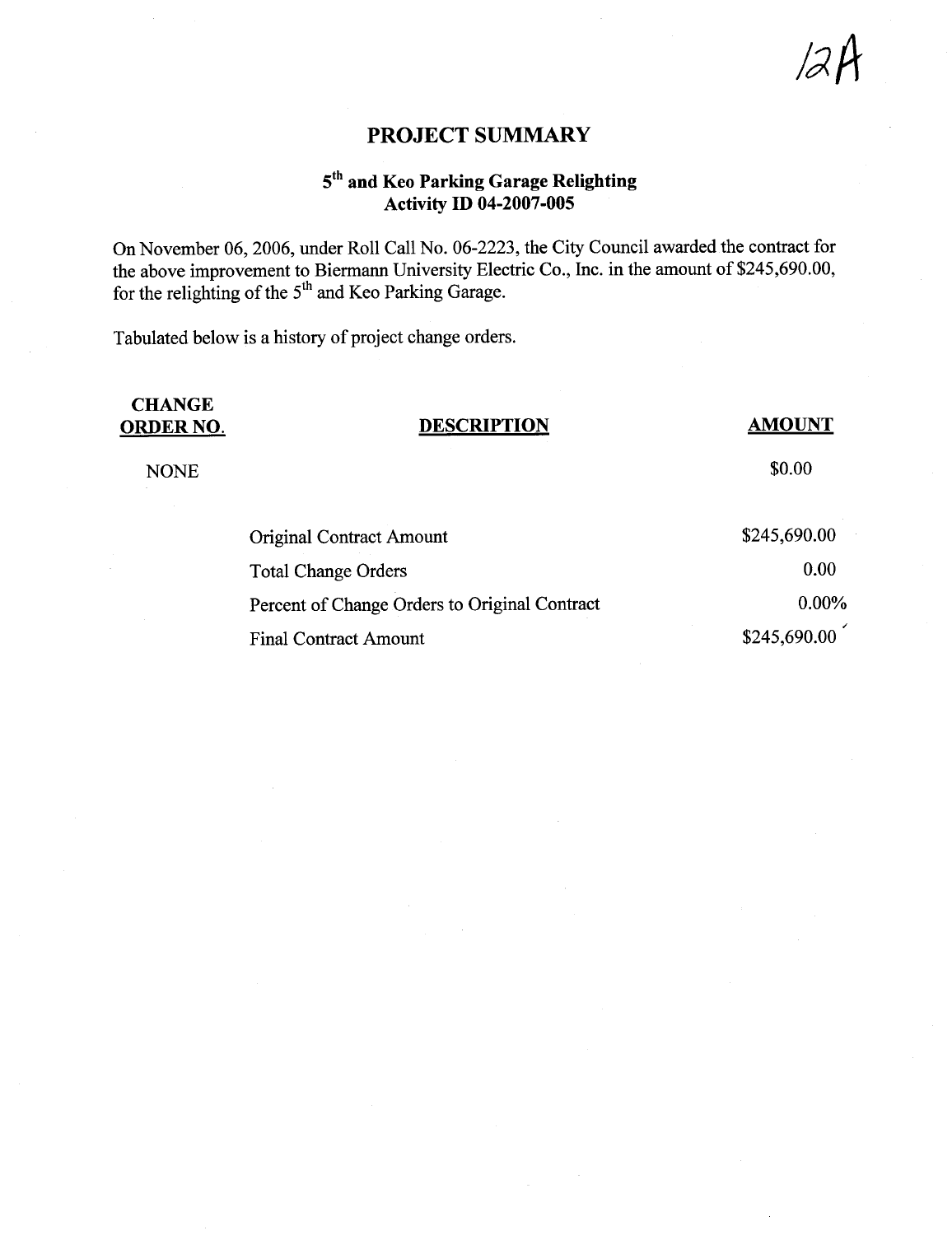/2 A

#### March 10, 2008

#### CERTIFICATION OF COMPLETION

#### AGENDA HEADING:

Accepting completed construction and approving final payment for the 5th & Keo Parking Garage Lighting Replacement, Biermann's University Electric Company, Inc..

#### SYNOPSIS:

Approve the Jurisdictional Engineer's Certification of Completion, accept construction of said improvement, and authorize final payment to the contractor.

#### **FISCAL IMPACT:**

Amount: \$245,690.00 As-Built Contract Cost

Funding Source: 2007-2008 CIP, Page Parking-6, Parking Facility Rehab/Repair Program, PKG016, Parking System Revenue

#### CERTIFICATION OF COMPLETION:

On November 6,2006, under Roll Call No. 06-2223, the City Council awarded a contract to Biermann's University Electric Company, Inc., Gary P. Cornelius, President, 512 Elm Street, Des Moines, IA 50309 for the construction of the following improvement:

5th & Keo Parking Garage Lighting Replacement, 04-2007-005

The improvement includes the removal of the existing lighting and associated systems, supply and install lighting fixtures and associated systems, traffic control and mobilization all in accordance with the contract documents, including Plan Files 467-084/093 in the 5th and Keo Parking Garage, 525 5th Avenue, Des Moines, IA.

I hereby certify that the construction of said 5th & Keo Parking Garage Lighting Replacement, Activity ID 04-2007-005, has been completed in substantial compliance with the terms of said contract, and I hereby recommend that the work be accepted. The work commenced on December 11, 2006, and was completed on March 4, 2008.



CITY HAl 40 ROBERT D. RAY DRIVE DES MOINES, IOWA 50309-1891<br>(515) 283-4920 FAX (515) 283-4112

ALL-AMERICA CITY<br>1949, 1976, 1981<br>2003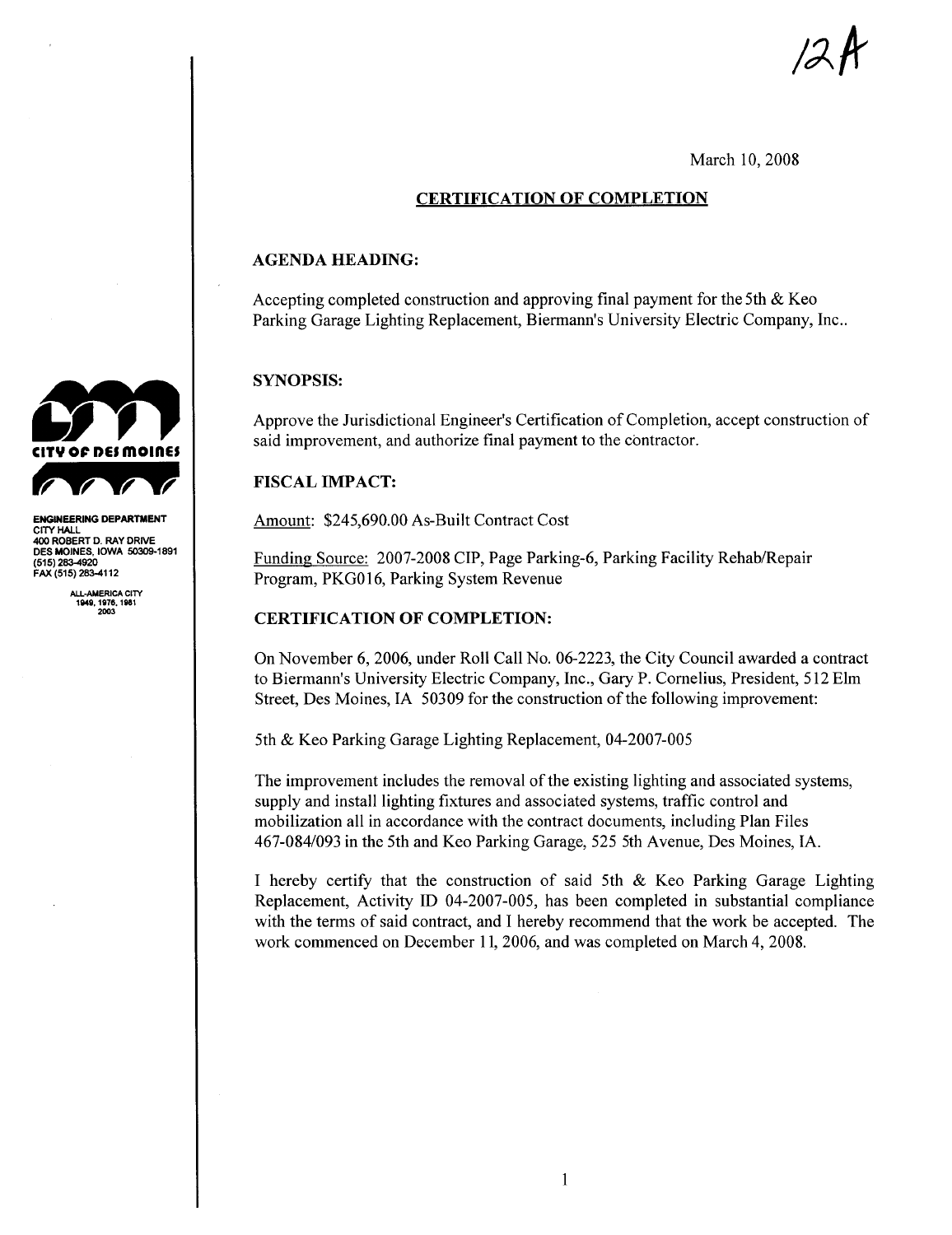$12A$ 

I further certify that \$245,690.00 is the total cost of said improvement, of which \$233,405.50 has been paid the Contractor and \$0.00 is now due and is hereby approved as final partial payment for the above project, the remaining balance of \$12,284,50 is to be paid at the end of thirty days, provided no claims or liens have been filed against said contract. In the event that at the end of said thirty  $(30)$  day period, claims are on file as herein provided, the City of Des Moines shall continue to retain from said unpaid funds, a sum not less than double the total amount of all claims on fie, or the full Chapter 573 Code of Iowa retainage amount, whichever is lesser. The amount of completed work is shown on the attached Estimate of Construction Completed.

**SE Krewer** 

Jeb E. Brewer, P.E. Des Moines City Engineer